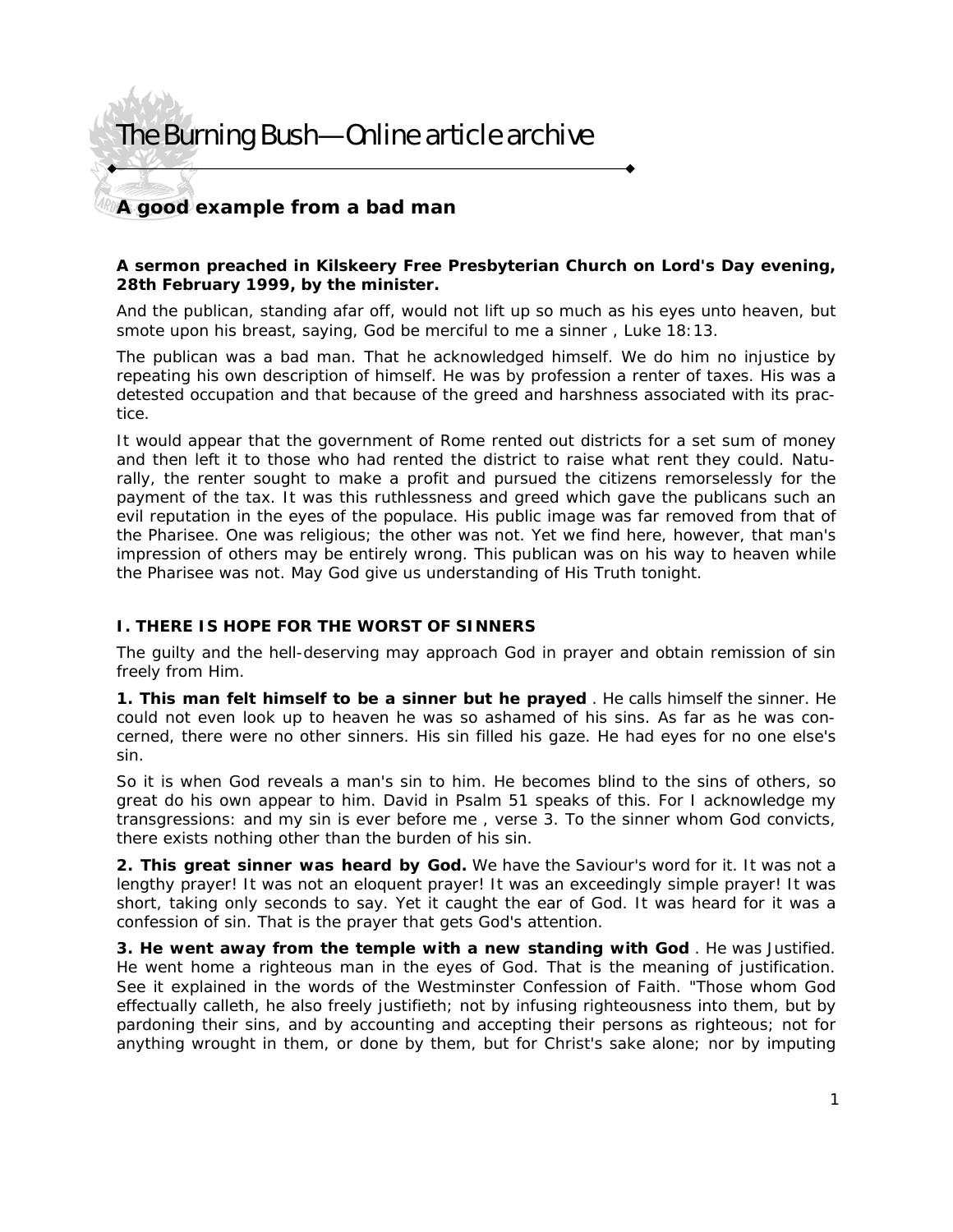# The Burning Bush—Online article archive

faith itself, the act of believing, or any other evangelical obedience to them, as their righteousness; but by imputing the obedience and satisfaction of Christ unto them, they receiving and resting on him and his righteousness by faith; which faith they have not of themselves, it is the gift of God."

Thus that publican was accepted by God on the basis of the obedience of Christ being accounted his. That is how a sinner becomes acceptable to God. Not what we do but what Christ has done for His elect becomes the basis of our hope and faith.

**4. He is not the only sinner to have been saved** . Countless millions have passed from spiritual death to spiritual life exactly as did the publican. This is the only basis of reconciliation with God. For he hath made him to be sin for us, who knew no sin; that we might be made the righteousness of God in him, 2 Corinthians 5:21. Christ donned our sins and went to the cross and was punished there in our place. The believing sinner dons His righteousness and is accepted into God's presence and reconciled to God on the basis of Christ's righteousness. That is the gospel.

### **II. A TRUE SIGHT OF OUR SINS WILL TURN US TO GOD**

The man who sees his sin ceases to be an atheist or indifferent to the needs of his soul. He must have forgiveness. He must be rid of his corruption.

**1. A true sight of our sins can only be had in the light of God's Word.** The dimensions of our sin will be sadly underestimated without that light. We will pray like the Pharisee until we see our sins in the light of God's Word. Let us return to David and his words in Psalm 51. *Against thee, thee only, have I sinned, and done this evil in thy sight: that thou mightest be justified when thou speakest, and be clear when thou judgest* , verse 4. He saw himself as God saw him and he trembled at the sight!

**2. The instruction of the Holy Spirit is also necessary for a true sight of our sin** . He will have to uncover the evils of our heart and nature and show us most unpalatable things about ourselves. It is under His teaching, a sinner will honestly speak of himself as did the publican. Our hearts are adept at concealment. *The heart is deceitful above all things, and desperately wicked: who can know it?* Jeremiah 17:9. It is only by the convicting power of the Holy Spirit that the true state of the heart will be acknowledged by the sinner.

**3. A true sight of our sin will make us seek God** . Once a man is convinced that he is the victim of a life-threatening disease, he willingly approaches the surgeon and places himself in his care, submitting to whatever surgery he says is necessary to accomplish a cure even though, in different circumstances, he would have run a mile rather than contemplate undergoing such treatment. This is what the Saviour was referring to when He said: *And Jesus answering said unto them, They that are whole need not a physician; but they that are sick* , Luke 5:31.

How many today are satisfied with going to church! That is because they do not know the extent of the dread disease of the soul that is bringing them down to hell. Such was the religion of the Pharisee. He felt no need of mercy or pardon. He did not know his heart. *For from within, out of the heart of men, proceed evil thoughts, adulteries, fornications, mur-*